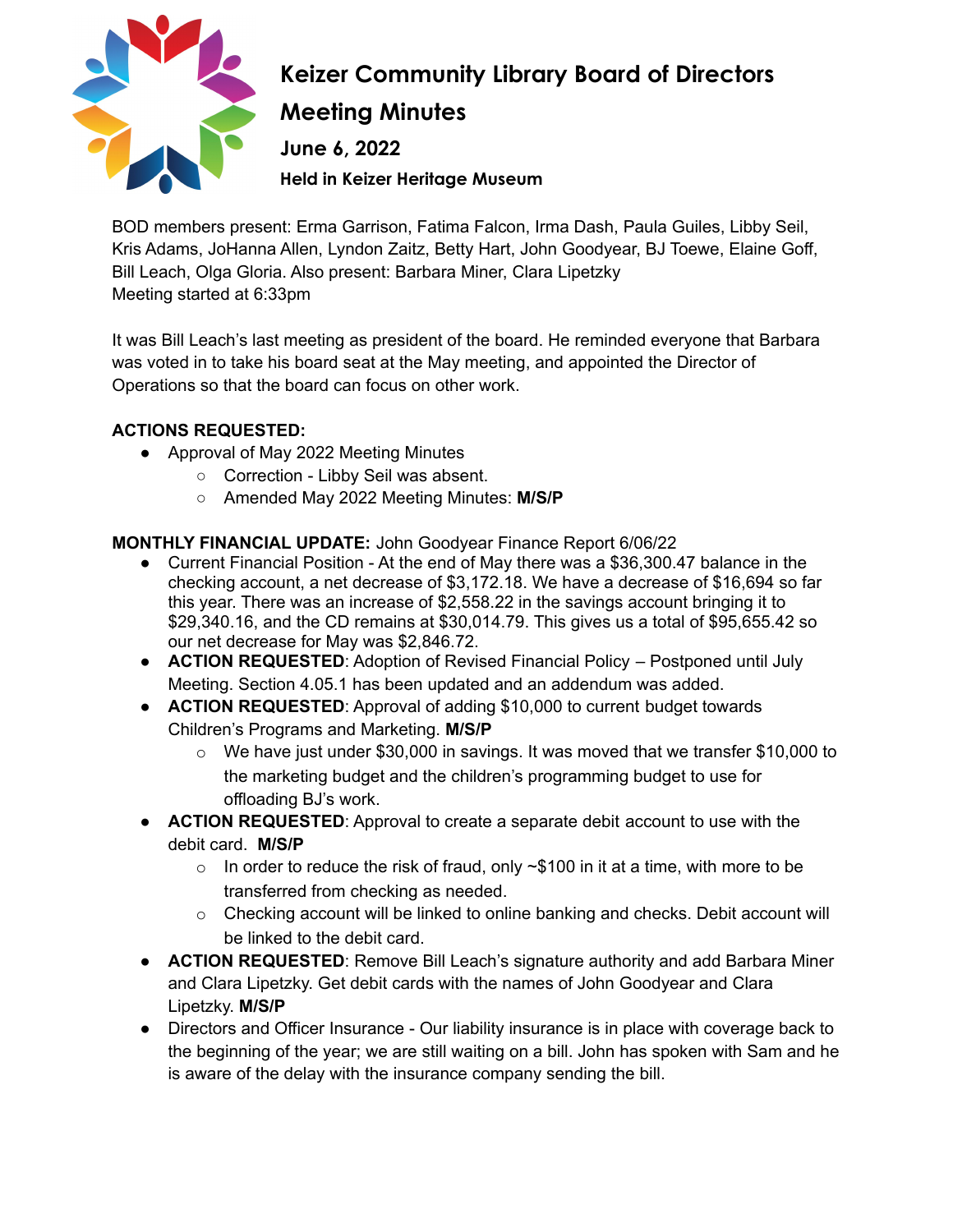

# **Keizer Community Library Board of Directors Meeting Minutes**

**June 6, 2022**

**Held in Keizer Heritage Museum**

- Accounts Receivable There is a random \$7,200 in accounts receivable. It is an erroneous record from Vicki's time learning Quickbooks. The money was spent long ago. We will remove it to be clear.
- Don't forget to include receipts with reimbursement requests.
- The Finance Committee will try to schedule a consistent meeting time.

### **OPERATIONS REPORT:** Clara Lipetzky

- Number of patrons per day, number of books checked out, and number of patrons are all up.
- 1400 books were added from November 17 May 31. Many of them have been checked out, largely due to the New Books shelf.
- 1pm-3pm shifts are busy, and we would like to add the shift to Mondays and Tuesdays. More volunteers are needed to do this.
- Barbara added that storytimes have increased the patrons during those shifts, and the Community Dinner brought in 28 new card applications.

### **COMMITTEE/ WORK GROUP REPORTS:**

- Book Sale Libby Seil reported that the book sale was successful, grossing \$2,500. We were able to offer books to several nonprofit organizations, including Simonka Place, NWHS Youth and Family, Center for Hope and Safety, and Little Libraries. Barbara noted that we sold about half of what we brought to the book sale. She encouraged board members to connect with organizations that might like donations throughout the year so we have less to bring to the next sale. We can sort for them as we go. Interested organizations should email Barbara at [barbara@keizerlibrary.org](mailto:barbara@keizerlibrary.org).
- Community Dinner Bill Leach reported on behalf of Chris Melquist that close to 180 people came to get potatoes and chili. The dinner only cost us about \$250, less than we had approved. We gained good rapport and 28 new patrons, and Barbara was able to connect with the National Honor Society about potential teen volunteers.
- West Keizer Neighborhood Association Kris Adams reported that the library has overwhelming support from the association. They will step up to help when asked.
- Greater Gubster Neighborhood Association Erma Garrison reported that a post she put on NextDoor got some good attention and questions from community members.
- Children's Committee BJ reported that MAPS Credit Union increased their previous sponsorship of \$100 to \$1,500. Three \$100 savings accounts will be awarded as prizes for the summer reading program and the remaining \$1,200 will go towards the expenses of crafts and activities. Make sure to thank branch manager Colleen!